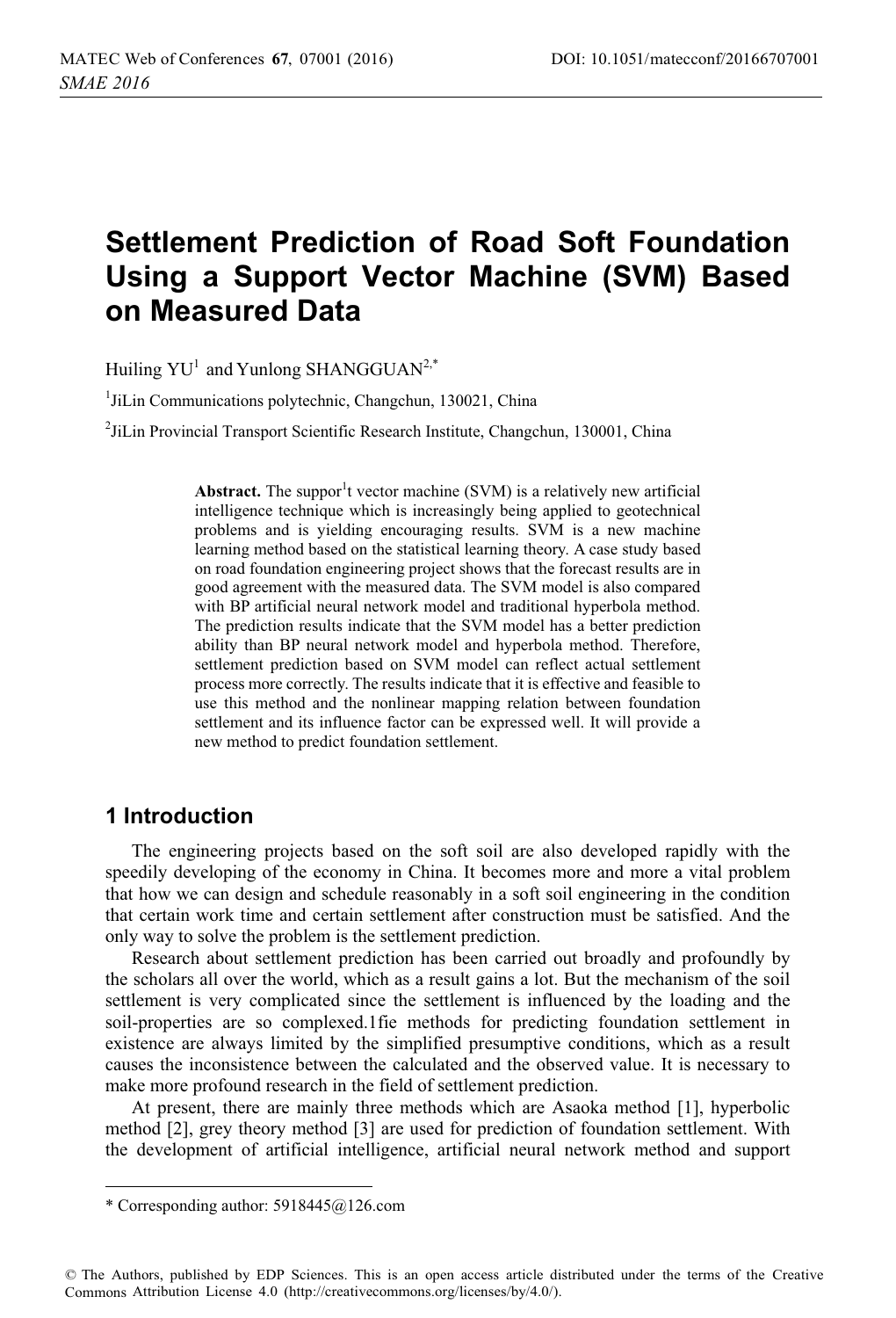vector machine have been widely used in soft foundation settlement prediction. This paper uses the SVM model to predict the settlement of soft foundation and compared with BP artificial neural network model and traditional hyperbola method. The prediction results indicate that the SVM model has a better prediction ability than BP neural network model at the same training set mean-square error.

## **2 Methodology**

The support vector machine model (SVM) is a universal approach for solving the problems of high-dimensional function estimation. This method was introduced in the 1990s based on Vapnik–Chervonenkis (VC) statistical learning theory [4, 5].

This method employs the structural risk minimization (SRM) principle to minimize errors in the model, whereas other methods, such as ANNs, apply empirical risk minimization (ERM) [6, 7].

The formulation is based on Structural Risk Minimization (SRM) which has been shown to be superior to the Empirical Risk Minimization (ERM) used in conventional neural networks [4].This section of the paper serves an introduction to this relatively new technique. Briefly, SVM model estimates the regression by using a set of linear functions, although, it can be developed using non-linear regression [8].

A regression problem is considered having a set of training vectors (D) belonging to the SVM applied to a dataset. Suppose that we are given a training set  $(x_1, y_1), \ldots, (x_i, y_i), x \in \mathbb{R}^m$ ,  $y \in \mathbb{R}$ . For a set of data, we can use is a linear function  $f(x)$  to solve the regression problem as given below:

$$
f(x) = w \overline{x} + b \tag{1}
$$

where x is the input vector; y is the output value;  $w$  is the weight vector; b is the bias and  $\lt \omega x$  is shows the inner product of the two vectors,  $\omega$  and x. And the main objective is to find a function  $f(x)$ , that has almost  $\varepsilon$  deviation from the actual targets y<sub>i</sub> given by the training data and at the same time, is as flat as possible [4].

A loss function with an  $\varepsilon$  -insensitive zone is also defined as:

$$
N_{\varepsilon}(y) = |y - f(x)|_{\varepsilon} = \begin{cases} 0 & |y - f(x)| \le \varepsilon \\ |y - f(x)| - \varepsilon & \text{otherwise} \end{cases}
$$
 (2)

where  $N_e(y)$  is the loss function and  $\varepsilon > 0$  is a constant value.

The goal is to identify a function that has the greatest  $\varepsilon$  deviation from the target actually obtained for all the training data and at the same time as flat as possible. It has been shown that, in order to achieve this objective, the following function must be minimized:

$$
T(w, \alpha^*, \alpha) = \frac{\|w\|^2}{2} + C(\sum \alpha^* + \sum \alpha) \qquad \text{Subject to } \begin{cases} y_i - ((w.x) + b) \le \varepsilon + \alpha_i \\ ((w.x) + b) - y_i \le \varepsilon + \alpha_i^* \\ \alpha_i, \alpha_i^* \ge 0 \end{cases}
$$
 (3)

Where  $||w||^2$  is the Euclidian norm of weight vector, C is a constant known as the penalty parameter which is larger than 0;  $\alpha_i$  and  $\alpha_i^*$  are slack variables.

Finally, non-linear regression within a SVM can be achieved by mapping the training patterns into a higher dimensional feature space (where the linear regression is feasible) and then applying the linear regression algorithm in that feature space.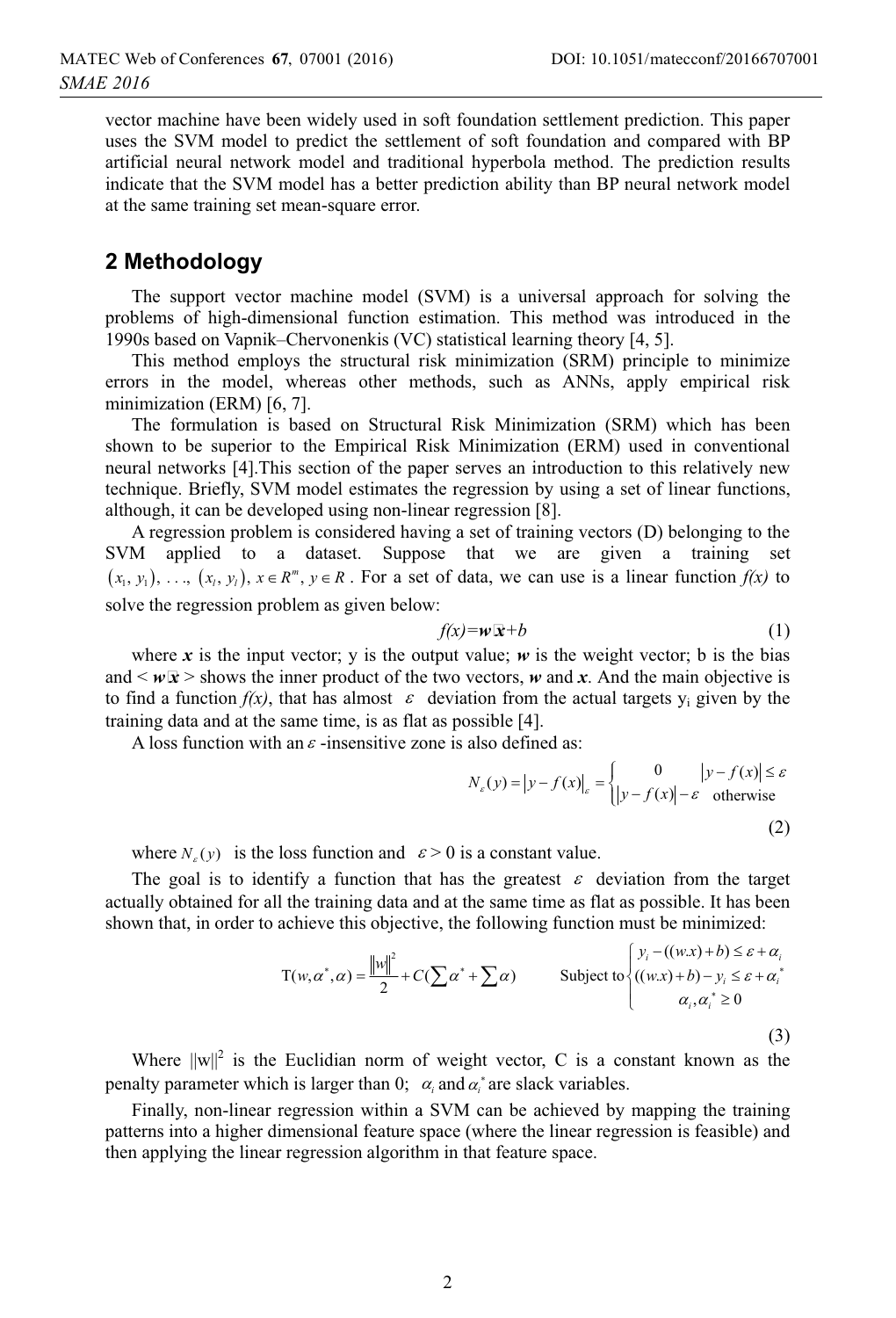#### **3 Case Study**

The load-settlement time series curves are obtained through the test of loading for the selected road and the measurement of surface settlement. The subgrade of selected road for test mainly is soft soil with high water content, low permeability which belong to high compressible subgrade soil. Construction of subgrade were divided into three stages. The first layer of geogrid and broken stone hardcore were built in 1 April 2013, and the settlement measurement was carried out on the next day  $(t=0d)$ , and the subgrade was loaded to the designed elevation in 5 November 2013(t=243d). The load-settlement time series curves can be seen in Fig.1.



There are 80 measured settlement data of the selected road for test during nearly two years after the subgrade was constructed. And we choose 10 settlement data from 400d to 720d which lasted nearly one year as the tested sample data set, the rest data from the beginning to 400d were regarded as the training sample data set. Generally, the principle factors affected subgrade settlement are engineering properties of soft soil, load characteristics and subgrade characteristics. Due to the properties and the basic engineering properties of the foundation soil for a typical cross section can be regarded as constant, therefore this article selects the current embankment load *p* and the current time *t* as input variables, and takes the value of settlement at current time *t* as output variables. The prediction and results contrast were carried out by SVM and BP neural network model. This paper also chose the traditional hyperbolic curve method which is commonly used in practical engineering to validate the veracity of SVM model.

Koski kernel function was used in the SVM model, the values of parameters  $C$ ,  $\gamma$  and  $\varepsilon$ are 250, 1 and 0.001, respectively. The value of  $\varepsilon$  controls the size of function fitting error so that it can govern the numbers of support vector and it's generalization capability, and the value of  $\varepsilon$  is 0.001 is suitable. The values of parameters  $\overline{C}$ ,  $\gamma$  have direct influence on predication accuracy. The parameters in this paper are selected through testing a large number of parameters. Fig.2 represents that the effect of parameter *C* on average relative error of test set when  $\gamma$  equals to 1 constantly. Fig.3 represents that the effect of parameter  $\gamma$ on average relative error of test set when *C* equals to 1 constantly. ME represents the mean relative error.

The settlements prediction was conducted based on the same training data using SVM model, BP neural network model and the traditional hyperbolic curve, respectively. Modeling of BP neural network used MATLAB neural network toolbox, the number of neurons in the input layer, hidden layer and output layer are 2, 3 and 1 respectively. Termination condition of training the BP neural network is that the mean square error (MSE) is up to the same with the SVM model. The traditional method of settlement prediction is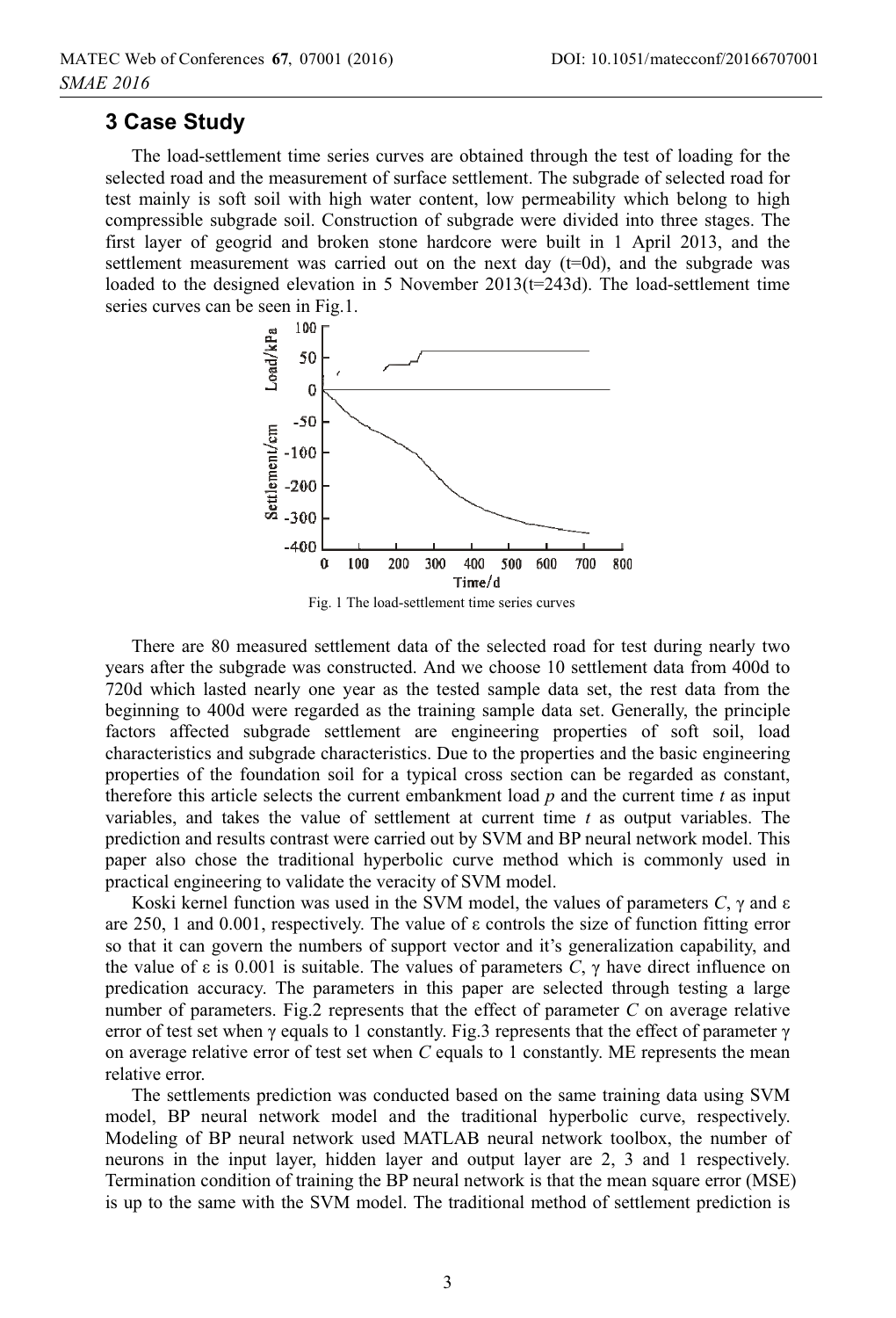based on the analysis of the settlement observation data with the constant load, and settlement observation data from 250d to 400d are chosen in the hyperbolic curve method.



#### **4 Results**

The results are shown in Table 1 based on three method. The mean relative error (ME) and maximum absolute error are used as measures of prediction accuracy and the result can be seen in Table 2.

| Time<br>/d | Measured<br>values<br>/cm | <b>SVM</b> Model      |                                | BP neural network              |                                | Hyperbolic curve      |                       |
|------------|---------------------------|-----------------------|--------------------------------|--------------------------------|--------------------------------|-----------------------|-----------------------|
|            |                           | Relative<br>$error\%$ | Absolute<br>$error\frac{9}{6}$ | Relative<br>$error\frac{9}{6}$ | Absolute<br>$error\frac{9}{6}$ | Relative<br>$error\%$ | Absolute<br>$error\%$ |
| 400        | 166.4                     | $-1.94$               | $-2.18$                        | $-1.67$                        | $-2.79$                        | 0.84                  | 1.74                  |
| 405        | 166.9                     | $-3.45$               | $-3.62$                        | $-2.93$                        | $-3.79$                        | 0.45                  | 0.68                  |
| 410        | 169.4                     | $-1.99$               | $-2.44$                        | $-1.43$                        | $-2.81$                        | 1.03                  | 2.29                  |
| 420        | 173.5                     | $-2.34$               | $-2.51$                        | $-3.45$                        | $-4.51$                        | 2.52                  | 2.98                  |
| 450        | 174.6                     | $-3.12$               | $-3.97$                        | $-4.62$                        | $-5.91$                        | 2.59                  | 3.17                  |
| 480        | 182.5                     | 1.28                  | 2.07                           | 2.61                           | 4.27                           | 3.30                  | 3.74                  |
| 520        | 186.4                     | $-0.60$               | $-1.44$                        | $-3.57$                        | $-4.47$                        | 1.63                  | 2.63                  |
| 570        | 196.9                     | $-3.54$               | $-4.09$                        | $-5.67$                        | $-5.99$                        | 4.69                  | 6.19                  |
| 630        | 209.3                     | $-2.12$               | $-5.45$                        | $-5.62$                        | $-5.79$                        | 5.94                  | 7.16                  |
| 700        | 213.5                     | 2.43                  | 5.27                           | $-4.83$                        | $-5.27$                        | 7.17                  | 9.98                  |

Table 1 Relative Error And Absolute Error Of Different Prediction Methods

The comparation among three methods are shown in Table 1 and Table 2. The mean relative error and maximum absolute error of the prediction results used BP neural network model are greater than the SVM model averagely in the case of the same training set mean square error. It illustrates that the generalization (prediction) capability of SVM is better than BP neural network model.

The prediction results used the hyperbolic curve method is greater than measured settlement values and this situation is coincidence with the practical engineering experience. The prediction capability of SVM is better than the hyperbolic curve method by comparing these two methods. And SVM model used settlement observation data of hierarchical loading process as training sample set comprehensively, while the hyperbolic curve method